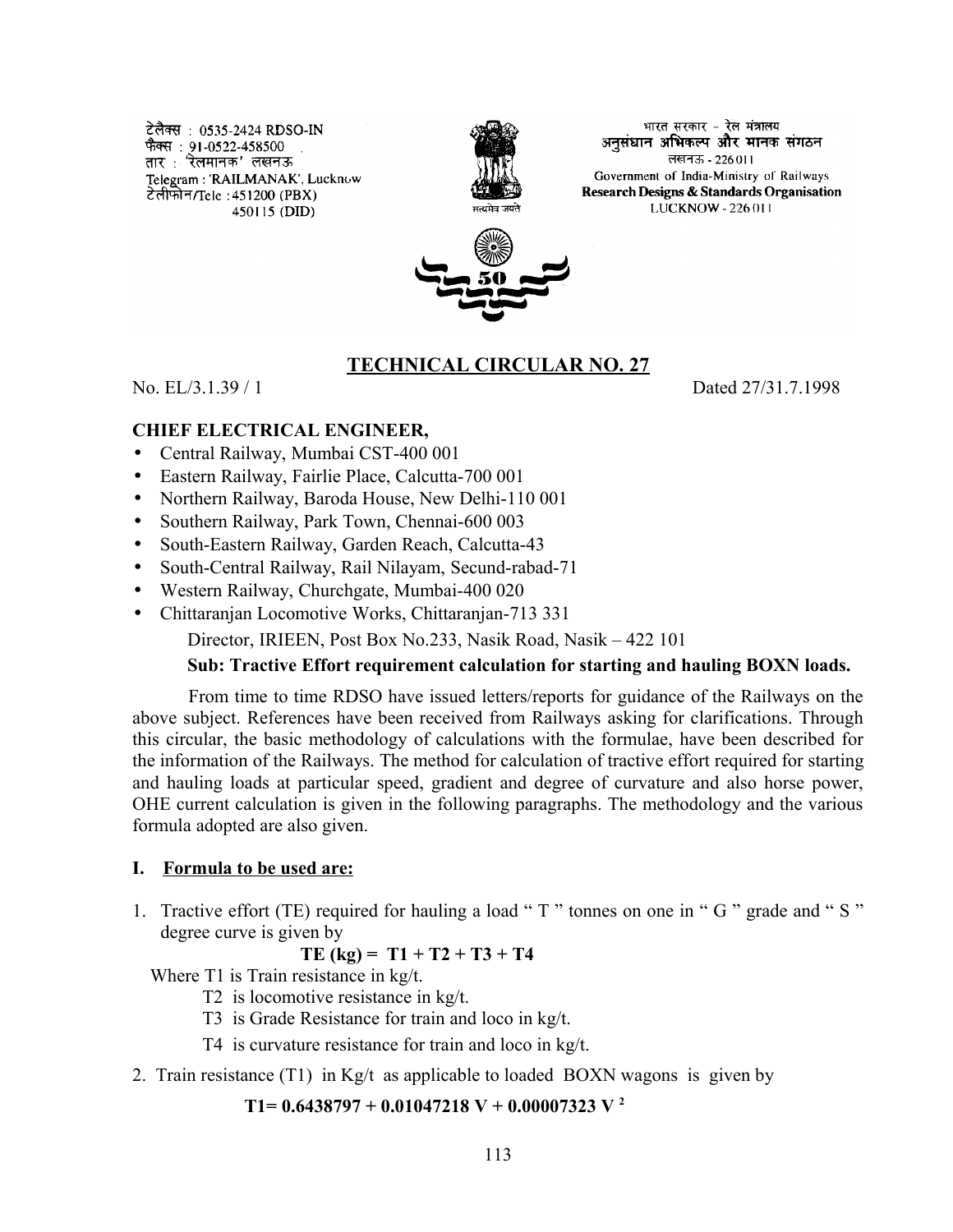(For details please refer para II below).

- 3. Locomotive Resistance (T2) in kg/t is given by
	- $T2 = 0.647+ (13.17 \mid W) + 0.00933 V + (0.057 \mid W) V^2$ where N is number of Axles. W is axle load of the locomotive in tonnes. V is speed in Kmph.
- 4. Grade Resistance (T3) in kg/t is given by

**T3 = ( 1 / G ) X 1000 X (Train load in tonnes +loco wt. in tonnes).**

5. Curvature Resistance (T4) in kg/t is given by

## **T4 = 0.4 X S Degree of curvature X (Train load tonnes+loco wt.in tonnes)**

6. Starting Resistance of BOX `N' and BOX wagon is taken as 4.0 kg/t and 5.0 kg/t respectively including Acceleration Reserve.

- 7. Starting Resistance of the locomotive is taken as 6 Kg/t including Acceleration reserve.
- 8. Rail Horse Power ` H ' is given by

## $H = (T.E. (kg) X V (Kmph) / 270) hp$

9. Current 'I ' drawn from OHE is given by

# **I = { ( Hx735.5 ) / ( OHE Voltage X P.F. X n ) } Amps.**

Where **n** is the efficiency of the locomotive

**P.F**. is the power factor of the locomotive.

For conventional locomotive n is taken as 0.80 and P.F. is taken as 0.84

Note- It is the practice in Railways to take into consideration "Compensated Gradient", while deciding the ruling gradient, in such a case T4 is to be excluded.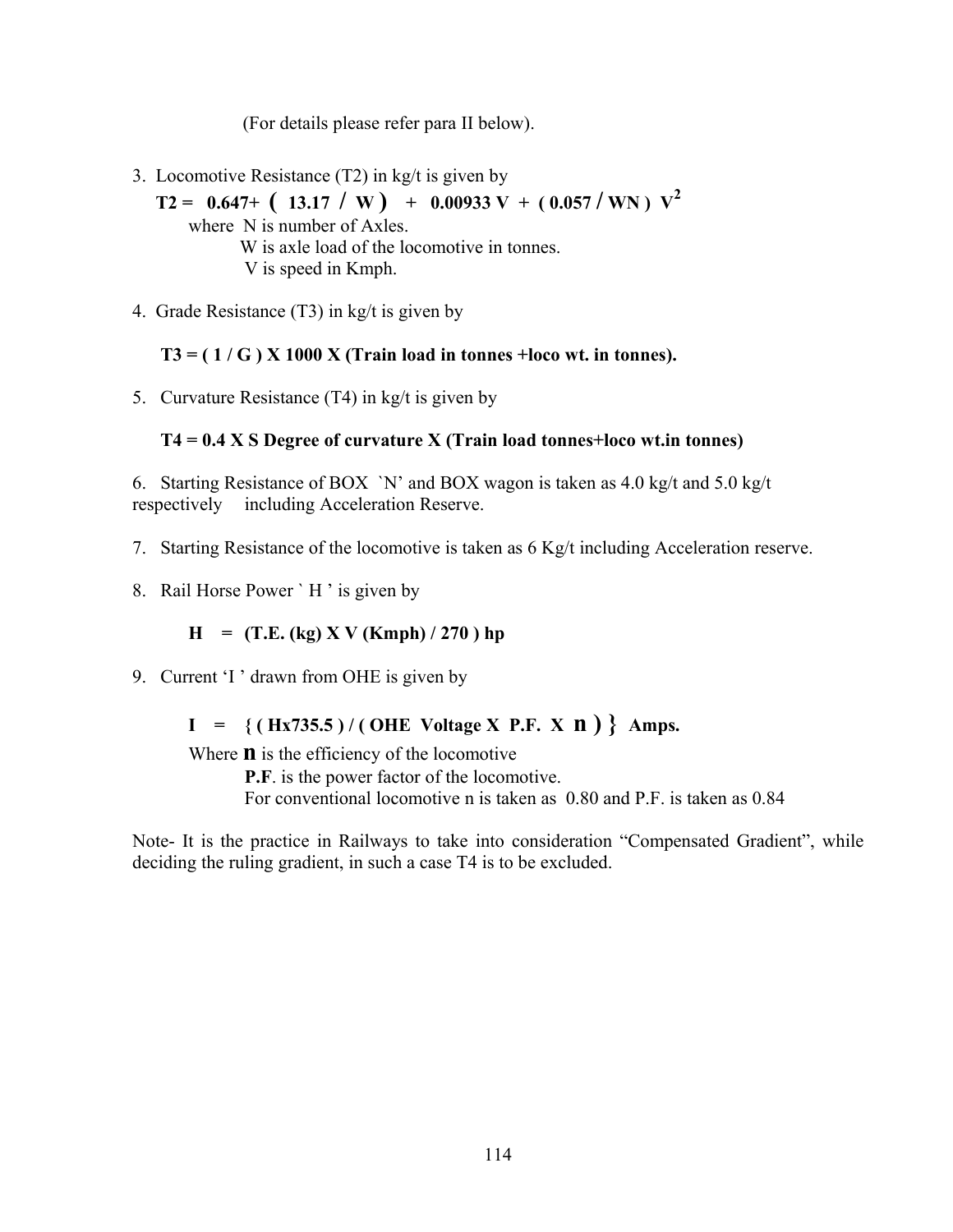| $\mathbf{I}$   | The rolling resistance of BOXN/BOX wagons in kg/t is represented by the formulae: |                                                   |  |
|----------------|-----------------------------------------------------------------------------------|---------------------------------------------------|--|
| $\downarrow$ ) |                                                                                   | R= 1.333973+0.021983V+0.000242 V <sup>2</sup>     |  |
|                |                                                                                   | for empty BOX'N' wagons train.                    |  |
| $\pm i$ )      |                                                                                   | $R = 0.6438797 + 0.01047218V + 0.00007323 V^2$    |  |
|                |                                                                                   | for loaded BOX 'N' wagon train.                   |  |
| iii)           |                                                                                   | $R = 1.517 + 0.01074$ V + 0.000495 V <sup>2</sup> |  |
|                |                                                                                   | for empty BOX wagons train.                       |  |
| iv)            |                                                                                   | $R = 0.870 + 0.0103$ V + 0.000056 V <sup>2</sup>  |  |
|                |                                                                                   | for loaded BOX wagons train.                      |  |
|                | Where                                                                             | $V =$ Speed of the train in Kmph.                 |  |

R= Rolling resistance in kg/t

From the above rolling resistance has been calculated and summarised below for ready reference.

| <b>Speed kmph</b> | <b>BOX N Wagon</b> |               | <b>BOX</b> Wagon |        |
|-------------------|--------------------|---------------|------------------|--------|
|                   | <b>Empty</b>       | <b>Loaded</b> | <b>Empty</b>     | Loaded |
| 10                | 1.5780             | 0.7559        | 1.674            | 0.978  |
| 20                | 1.8696             | 0.8826        | 1.930            | 1.098  |
| 30                | 2.2113             | 1.0239        | 2.285            | 1.229  |
| 40                | 2.6005             | 1.1799        | 2.738            | 1.372  |
| 50                | 3.0381             | 1.3505        | 3.292            | 1.525  |
| 60                | 3.5241             | 1.5360        | 3.947            | 1.690  |
| 70                | 4.0586             | 1.7360        | 4.700            | 1.865  |
| 80                | 4.6414             | 1.950         | 5.560            | 2.052  |

# **ROLLING RESISTANCE (Kg/t) AT VARIOUS SPEED**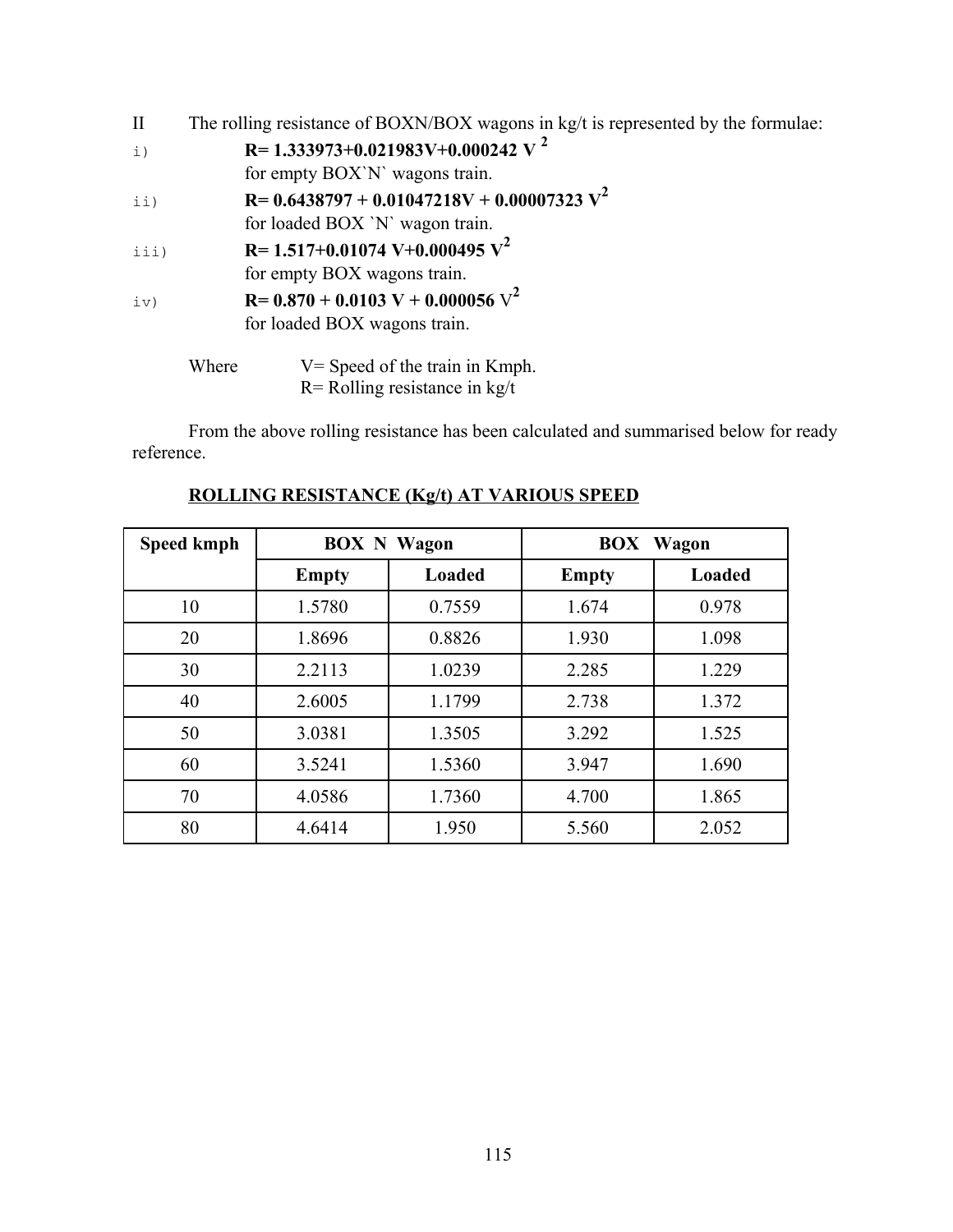# **III. SAMPLE CALCULATION**

| Load       |                | 4700 t (BOX`N`)       |
|------------|----------------|-----------------------|
| Grade      |                | 1/200 (Uncompensated) |
| Curvature  | $\blacksquare$ | 2 degree              |
| Speed      |                | 50 Kmph               |
| Locomotive |                | WAG7 of 123 t weight  |

# **1. TE required to start the load:-**

| ı.       |           | TE Tequiteu to start the idag.                                                                                       |  |  |  |
|----------|-----------|----------------------------------------------------------------------------------------------------------------------|--|--|--|
|          | TE        | $= T1 + T2 + T3 + T4$                                                                                                |  |  |  |
|          | <b>T1</b> | $=$ Train load in tonnes x starting resistance of BOX'N' wagon<br>Including acceleration reserve.                    |  |  |  |
|          |           | $= 4700 \text{ X } 4 = 18,800 \text{ kg}.$                                                                           |  |  |  |
|          | <b>T2</b> | = Locomotive starting resistance including acceleration reserve x<br>locomotive wt. in tonnes.                       |  |  |  |
|          |           | $=$ 6x 123=738 kg.                                                                                                   |  |  |  |
|          | <b>T3</b> | = Grade resistance                                                                                                   |  |  |  |
|          |           | $= 1/200$ X 1000 (Train in tonnes load + loco wt. in tonnes ).                                                       |  |  |  |
|          |           | $= (1/200)$ X 1000 X (4700 + 123)                                                                                    |  |  |  |
|          |           | $= 24115 \text{ kg}$                                                                                                 |  |  |  |
|          | <b>T4</b> | = Curvature resistance = $0.4$ X Curvature X (Train load in tonnes +<br>locomotives in tonnes)<br>$= 0.4$ X 2 X 4823 |  |  |  |
|          |           | $= 3858.4$ kg                                                                                                        |  |  |  |
|          | TE        | $= 18800 + 738 + 24115 + 3858.4$                                                                                     |  |  |  |
|          |           | $=$ 47511.4 kg = 47.51 t                                                                                             |  |  |  |
| Note: 1: |           | 200 gradient on 2 deg. curve is compensated to gradient of 1 : 172.4                                                 |  |  |  |
|          |           | $\{(1/G) \times 1000 + (0.4 \times S)\}\ = 1000/X$                                                                   |  |  |  |
|          |           | where G is grade<br>S is Degree of curvature<br>X is compensated grade                                               |  |  |  |

if the gradient is 1 in 200 and the curve is 2 deg then G= 200, S= 2 and then the compensated grade is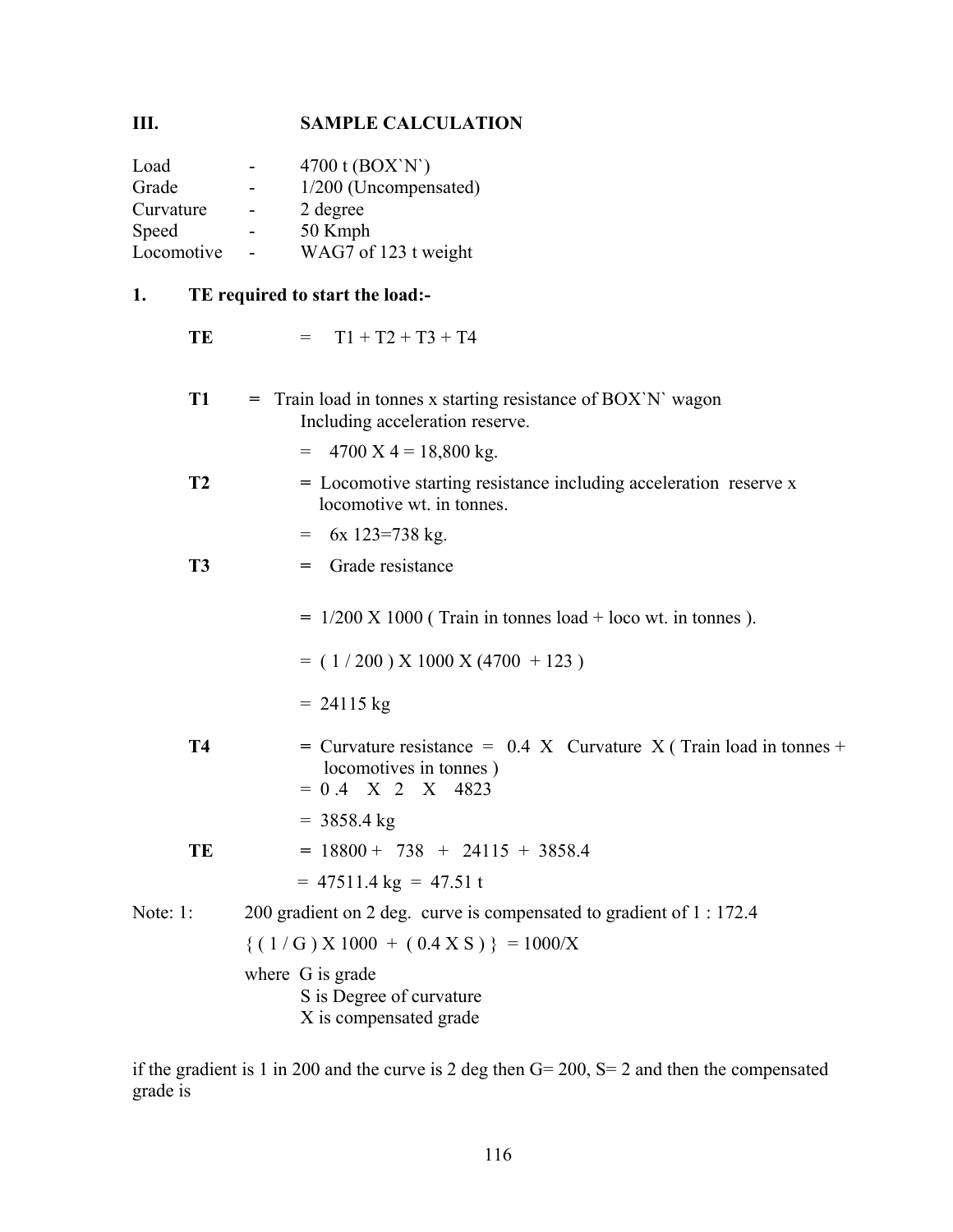$$
\{ (1/200) \times 1000 + (0.4 \text{ X } 2) \} = (1000 / \text{ X})
$$

- $5 + 0.8 = (1000 / X)$
- 5.8  $= (1000 / X)$
- Therefore  $X = (1000 / 5.8) = 172.41$

Therefore T.E.=  $T1 + T2 + T3$ 

 $= 18800 + 738 + { (1/172.41 ) x 1000 x 4823}$ 

$$
= 18800 + 738 + 27974
$$

- $= 47512 \text{ kg}$
- $= 47.512 t$
- 2. Running the load at 50 Kmph:-
- (i) T.E. required:-

 $TE = T1 + T2 + T3 + T4$ 

 $T1 = BOX'N'$  load in tonnes x specific resistance in kg/t of BOX 'N' at 50 Kmph.

 $= 4700 \text{ x } 1.3505 = 6347.35 \text{ kg}.$ 

T2 = Locomotive wt in tonnes x specific resistance in kg/t of loco at 50 kmph.

 $= 123 \times 2.913 = 358.3$  kg

T3 = Grade resistance.

 $= 24115 \text{ kg}$ 

 $T4 =$  Curvature resistance

 $= 3858.4$  kg

TE =  $6347.35 + 358.3 + 2411.5 + 3858.4$  =  $34679 \text{ kg}$  =  $34.679 \text{ t}$ 

ii) Rail Horse Power at 50 kmph.

H =  $\{(34679 \times 50)/270\}$  = 6422 hp